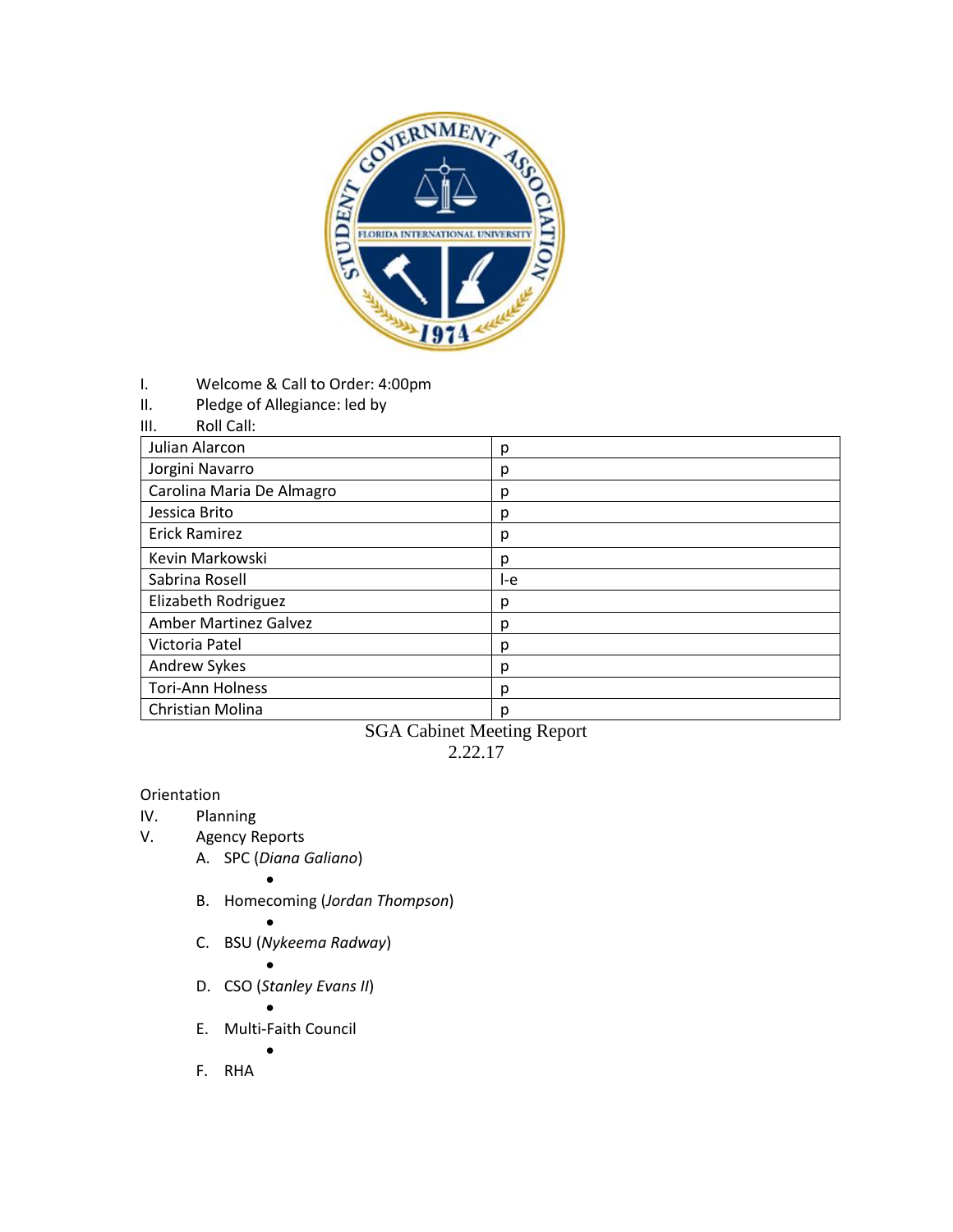- Nothing for the month of February, but for March we lit. Food Run and Royals pageant for March activities.
- VI. Cabinet Reports
	- A. Deputy Chief of Staff (*Julian Alarcon*)
		- Publish flier tomorrow (talk to Amber)
		- Set up for black out green on

## B. Marketing Coordinator

- marketing
	- $\circ$  send me any flyers you have that you want to be posted amart 641 @ fiu.edu
	- o step & repeat photos
	- C. Student Support Life Coordinator (Victoria Patel)
- -There will be tabling in March for SAAM
- April 20th, 2017 (AJs birthday) Take Back the Night 7pm-10pm @Vicky's Bakery
	- D. Student Experience Coordinator (*Elizabeth Rodriguez*)
	- On Campus Job Pit Event
	- EC Midterms Event
		- E. Student Development Coordinator (Amber Martinez Galvez)
- student development
	- ashoka U event on march 27th, 2017
		- if you're interested or are able to help out, please let me know!
			- will probably be 11-2pm roughly
	- F. Panther Rage Coordinator (Christian Molina)
- Pep Rally 1 happened
- Pep Rally 2 cancelled
- Looking into days to hand out remaining shirts
- Looking into I give a shirt for the spring
	- G. Veteran Affairs Coordinator (Tori-Ann Holness)
		- Cookies and Coffee event March 23rd
		- Civilian Experience Event March 29<sup>th</sup>
	- H. Press Secretary (*Carolina Maria De Almagro*)
- Turning in Alian's column for The Beacon today to be published on Monday, February  $27^{\text{th}}$ 's paper.
- Cayla and Erick spoke over the phone Monday, February  $20<sup>th</sup>$  regarding Midterm Breaktime coverage. Emailed her to see when this coverage would be published since the event is next Tuesday.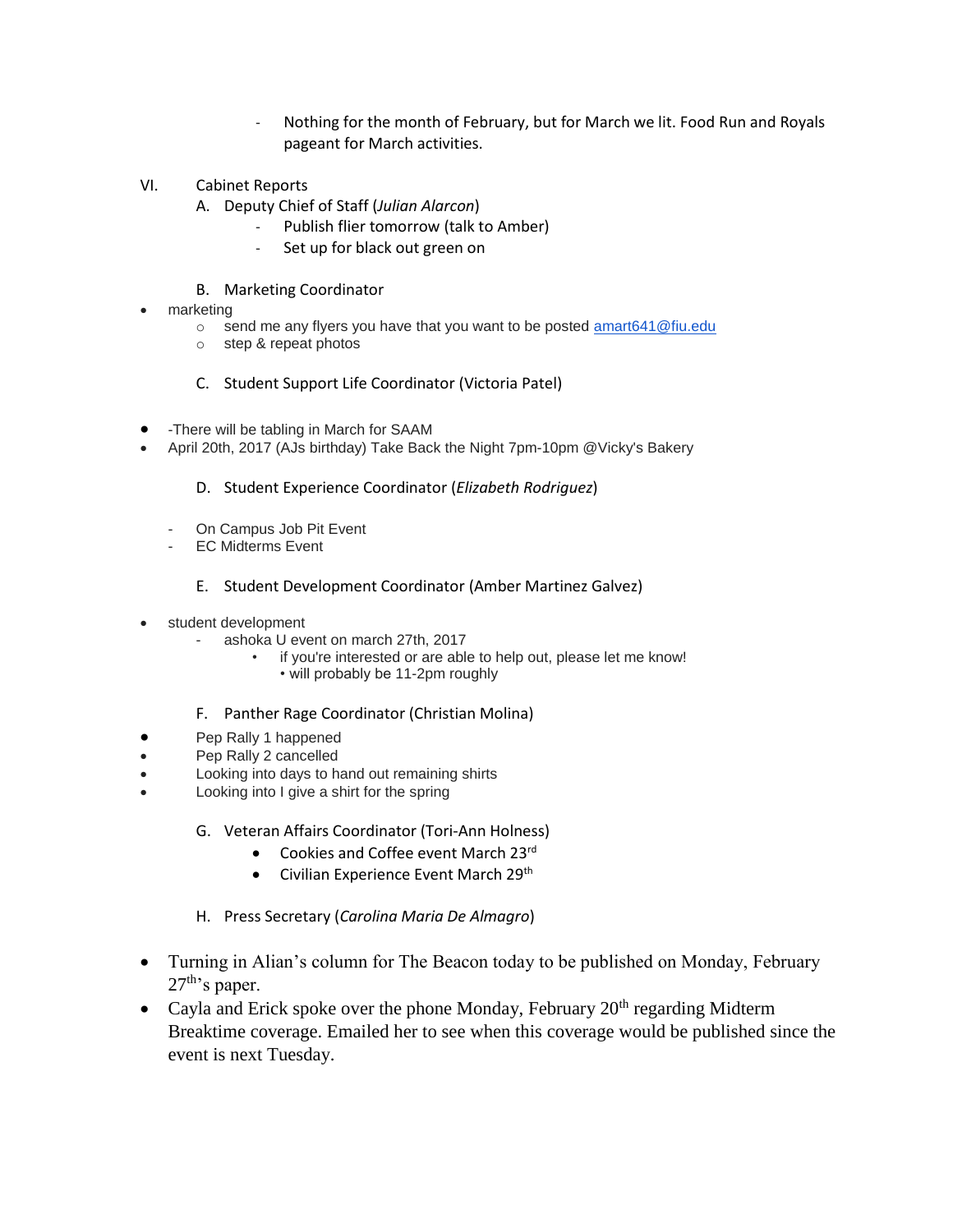- Leo Cosio is meeting with his advisor at BBC this week to move forward with the plans for the update of the website. Will be meeting with him sometime next week to discuss these plans further.
- Will begin working on the second newsletter of the Spring semester so if you have any events during the month of March please let me know. CC HER
	- I. Special Events Coordinator (*Erick Ramirez*)
- Midterm Breaktime
	- o February 28<sup>th</sup>, GC Pit, Set-up at 6, event until 9PM
	- o Sign up for Doodle
- Recharge for Finals
	- o Requested Wednesday Engineering Campus Food from Palm Chefs
	- o Received invoice for DJ services awaiting approval
	- o Submitted FIUPD Public Safety Special Events Form for Midnight Breakfast
	- o Card Readers have been requested from OneCard office for Pre-Charge and Recharge events
	- J. Lobbying Coordinator (*Sabrina Rosell*)
	- K. Sustainability Coordinator (Andrew Sykes)
- Black Out Green On
- Tomorrow 6-8
- Setup at 5:30 but Sykes will be there at 4! #TeamPlayer
- Come out and the Share the flyer on social media!
- <http://doodle.com/poll/6b8c2qvggtfy39c5>
	- L. Governmental Affairs Coordinator (*Kevin Markowski*) No report
	- M. Intern Coordinator (Jorgini Navarro)
- -The Interns finished their board with facts about Styrofoam and plastic.
- -They will be playing an interactive game in which students will have to place the trash into the right bins.
	- N. Elections Commissioner (*Jessica Brito*)
- First info session was held today, attendance was great. Next info session will take place on March 2nd in GC 316 from 3:30-4:30 p.m.
- Elections Board met with JP to go over final designs for flyers and everything looks great.
- Candidate applications are closing soon!